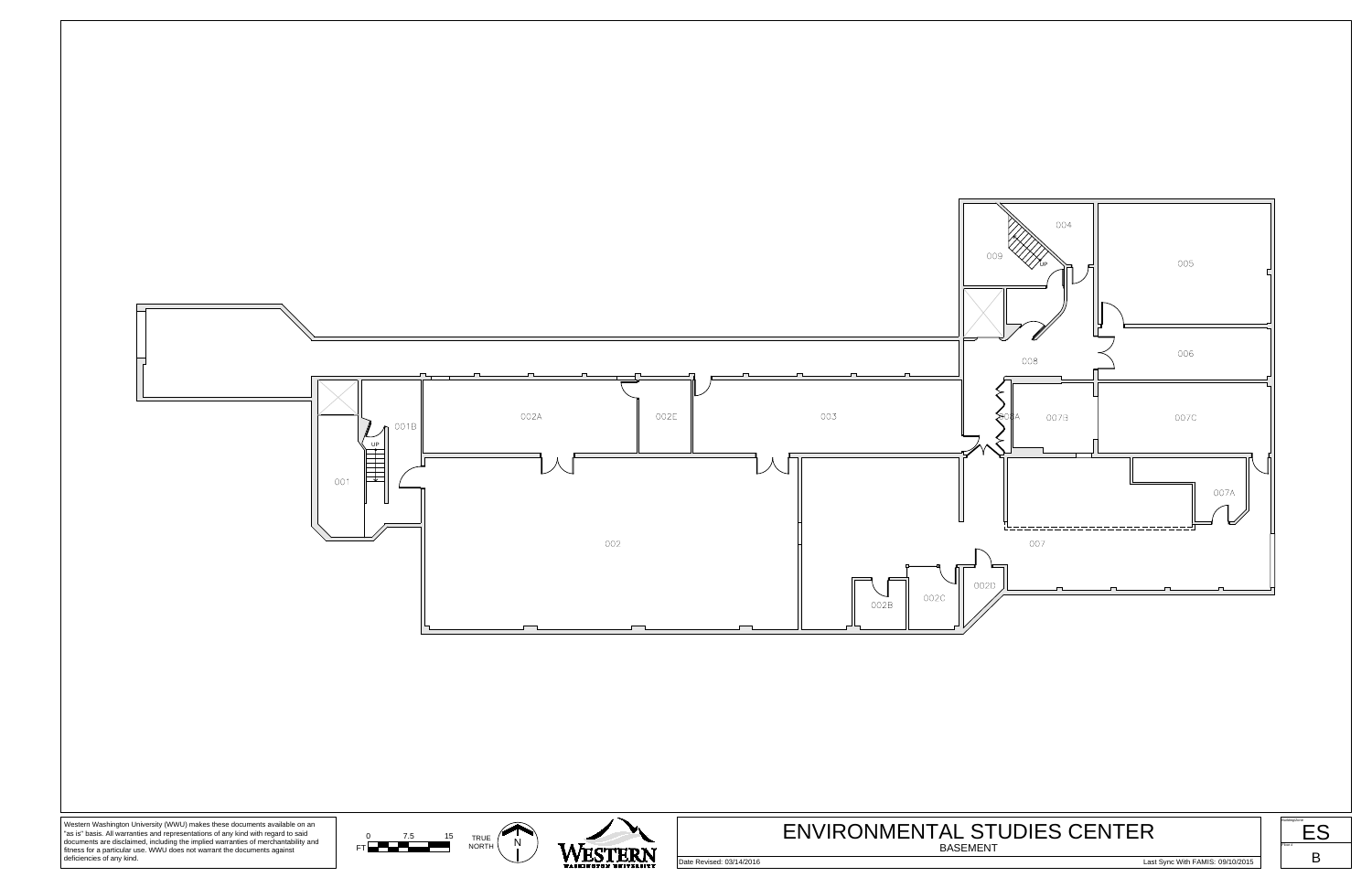

documents are disclaimed, including the implied warranties of merchantability and<br>fitness for a particular use. WWU does not warrant the documents against<br>deficiencies of any kind.

Floor #

 $C \qquad |$ 

Date Revised: 03/14/2016 Last Sync With FAMIS: 09/10/2015

CONCOURSE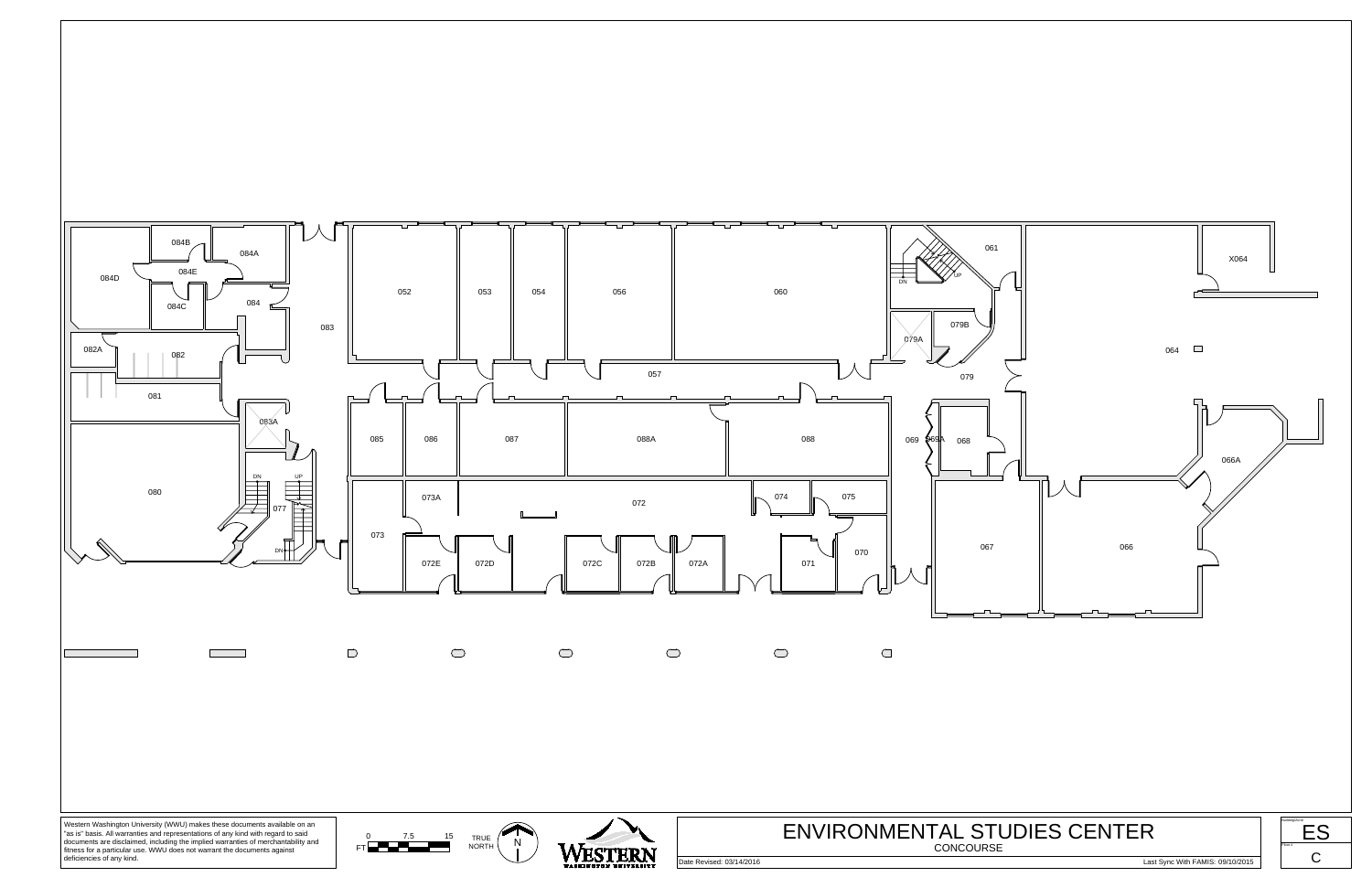









Date Revised: 03/14/2016 2011/2016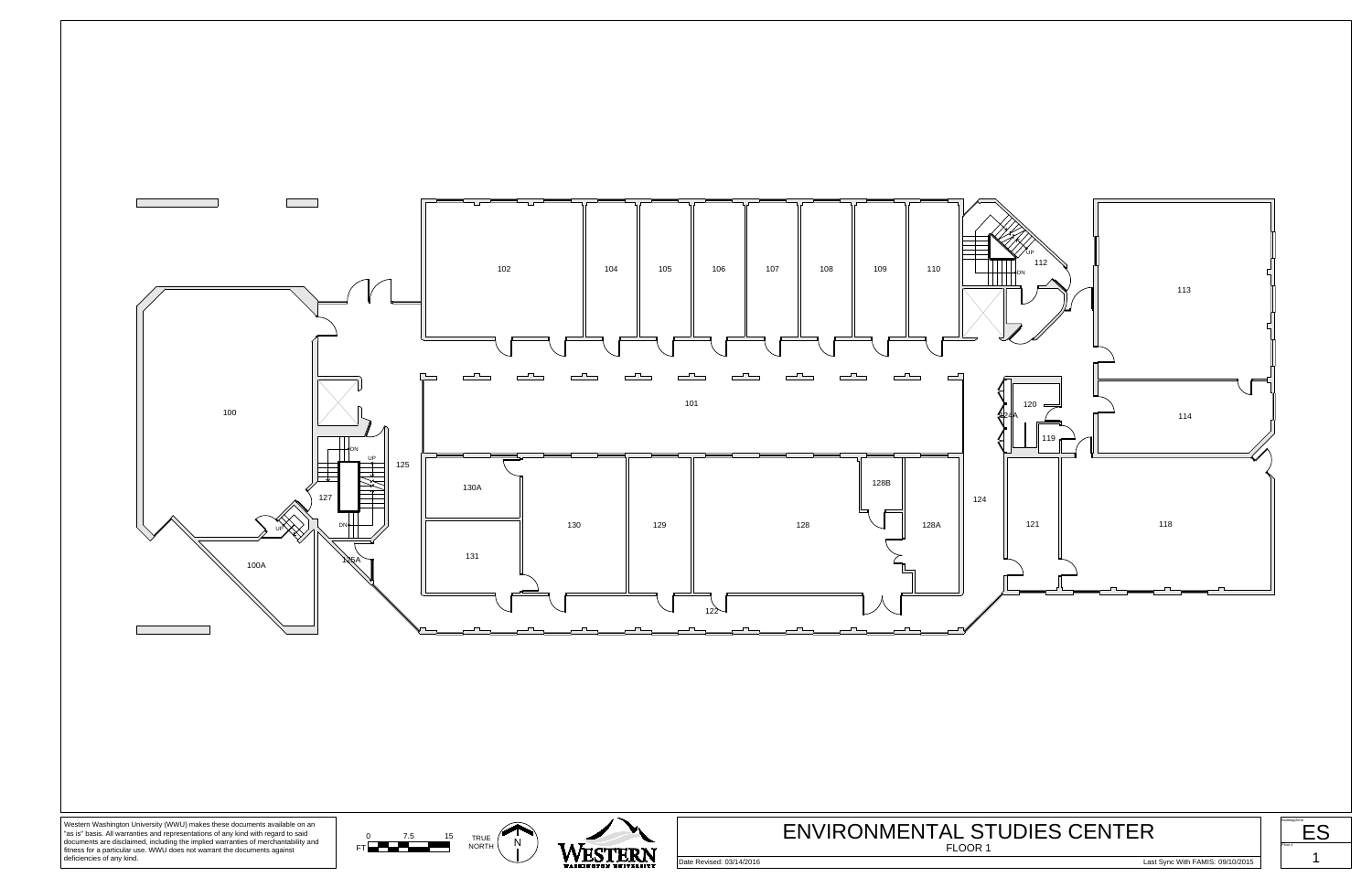



| Building/Zone |  |  |
|---------------|--|--|
|               |  |  |
| Floor #       |  |  |
|               |  |  |



Date Revised: 03/14/2016 Last Sync With FAMIS: 09/10/2015

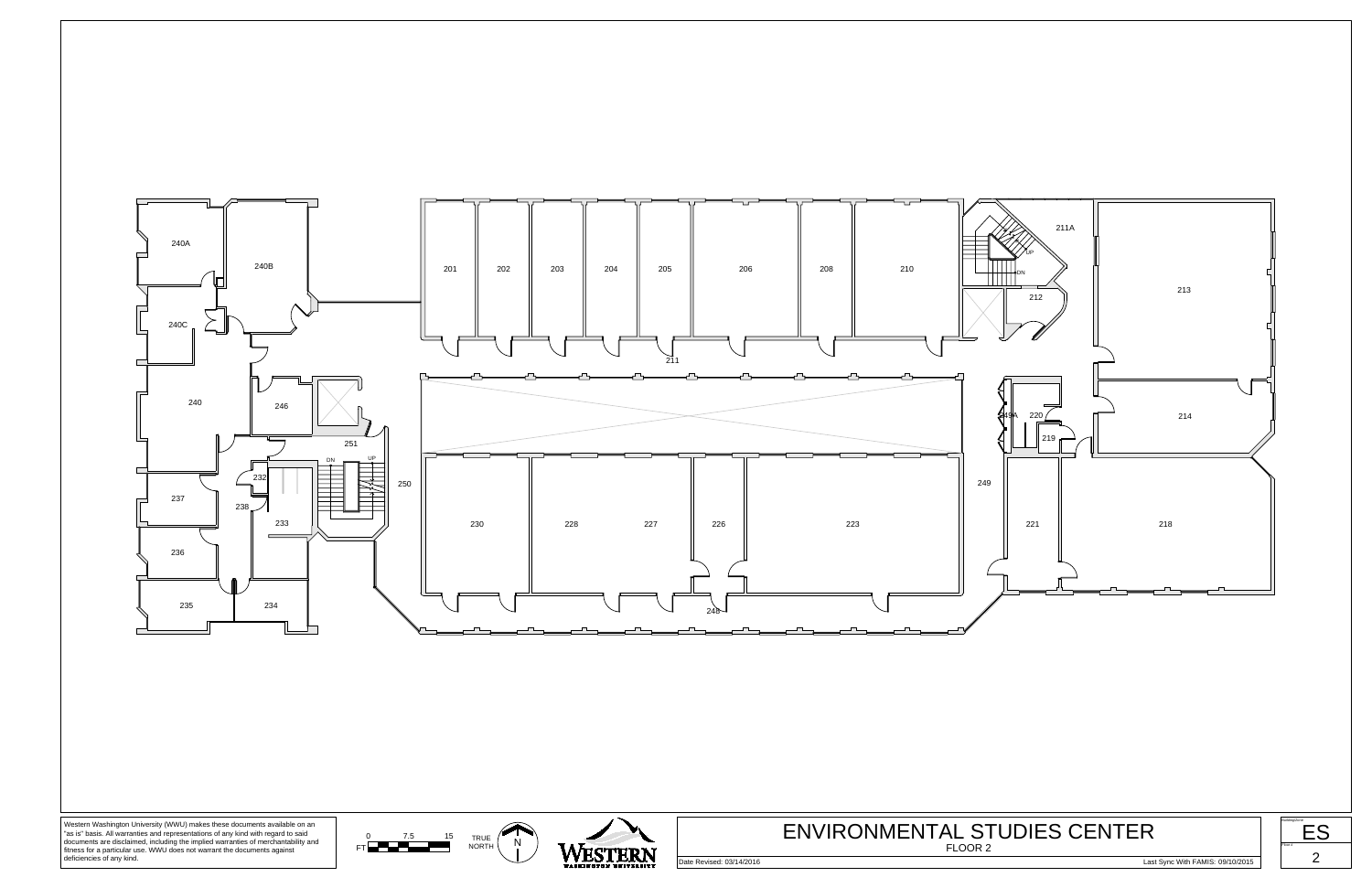









Date Revised: 03/14/2016 2011/2016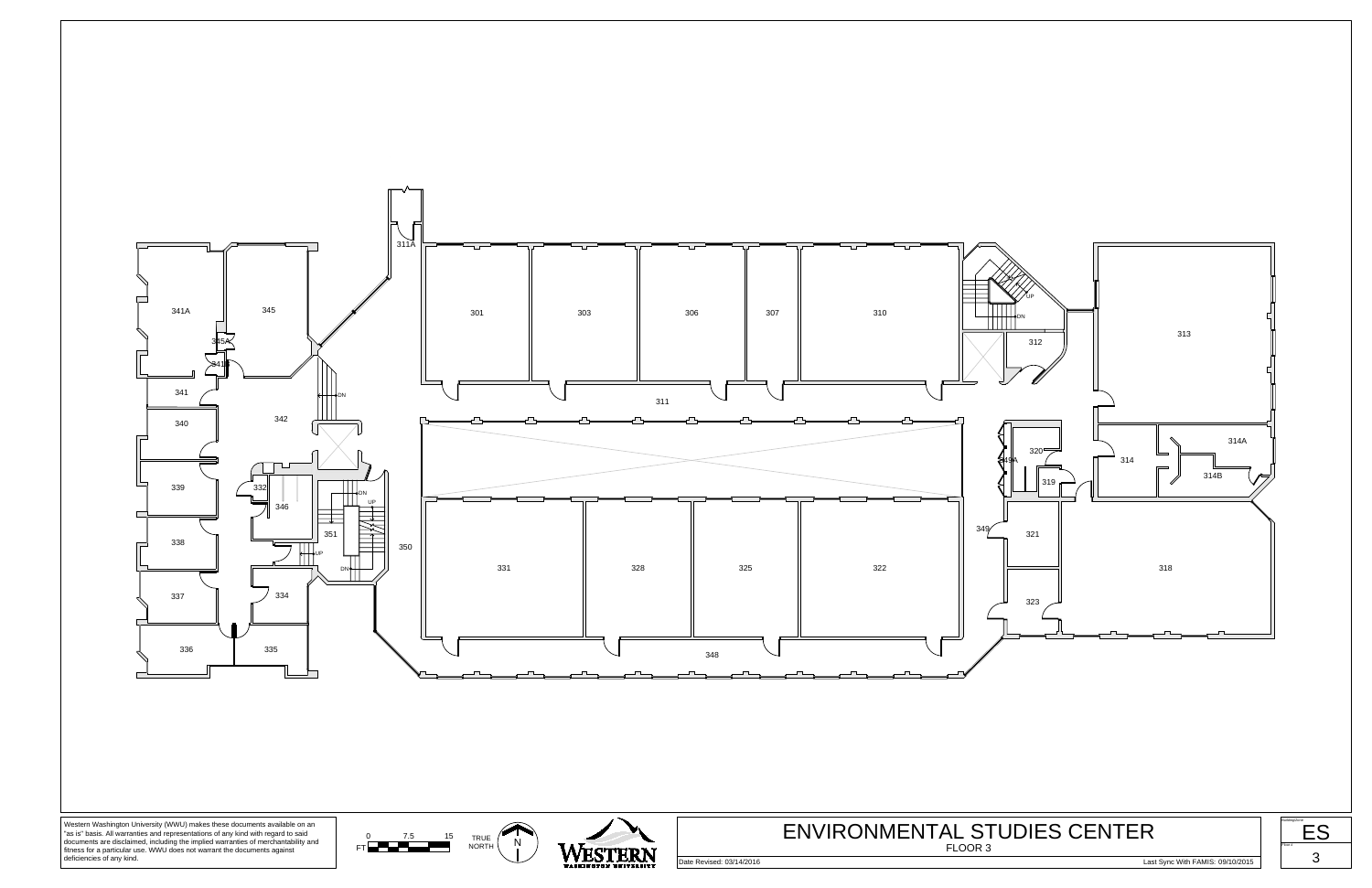









Date Revised: 03/14/2016 2014/2016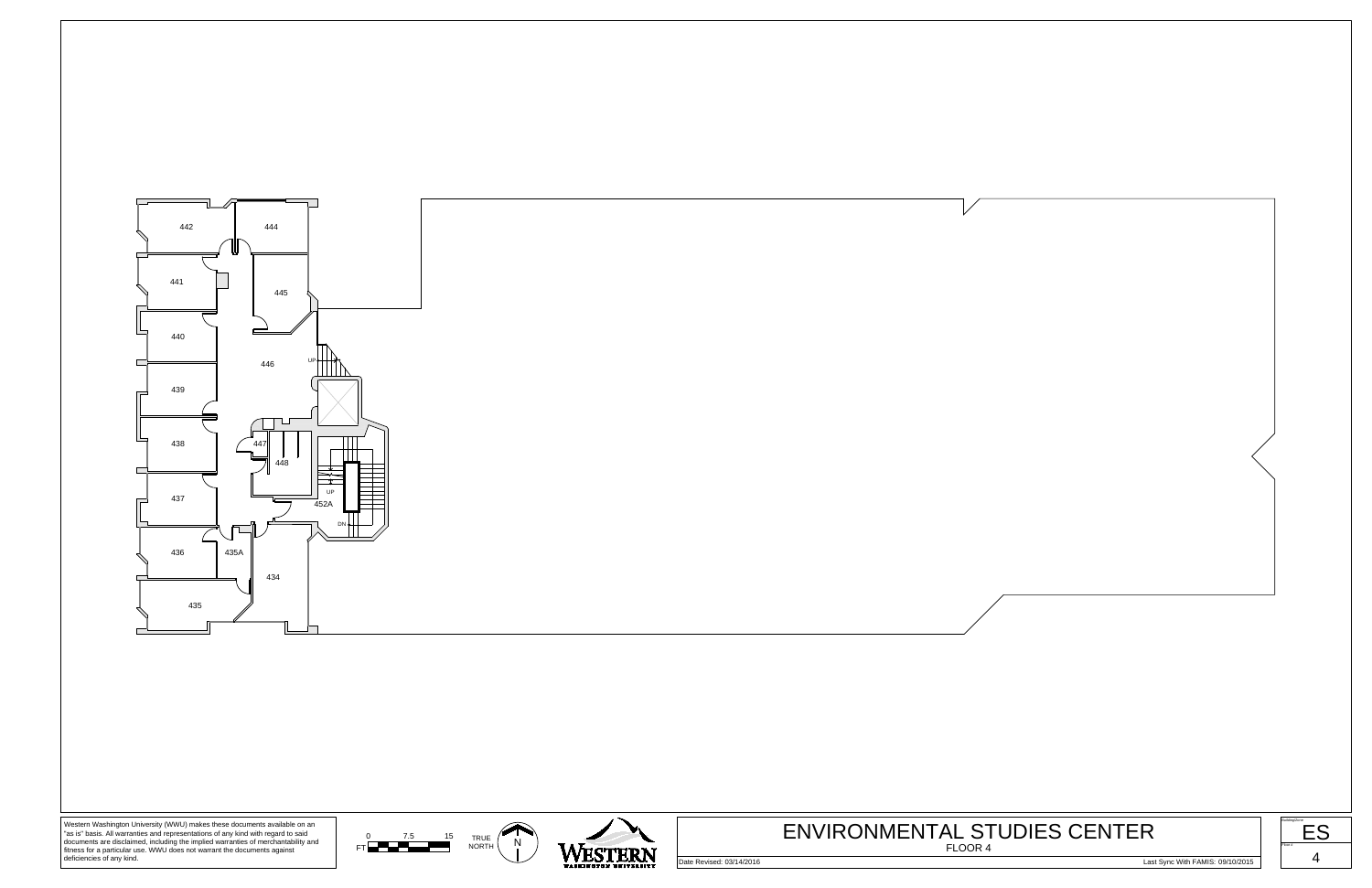





Date Revised: 03/14/2016 Last Sync With FAMIS: 09/10/2015



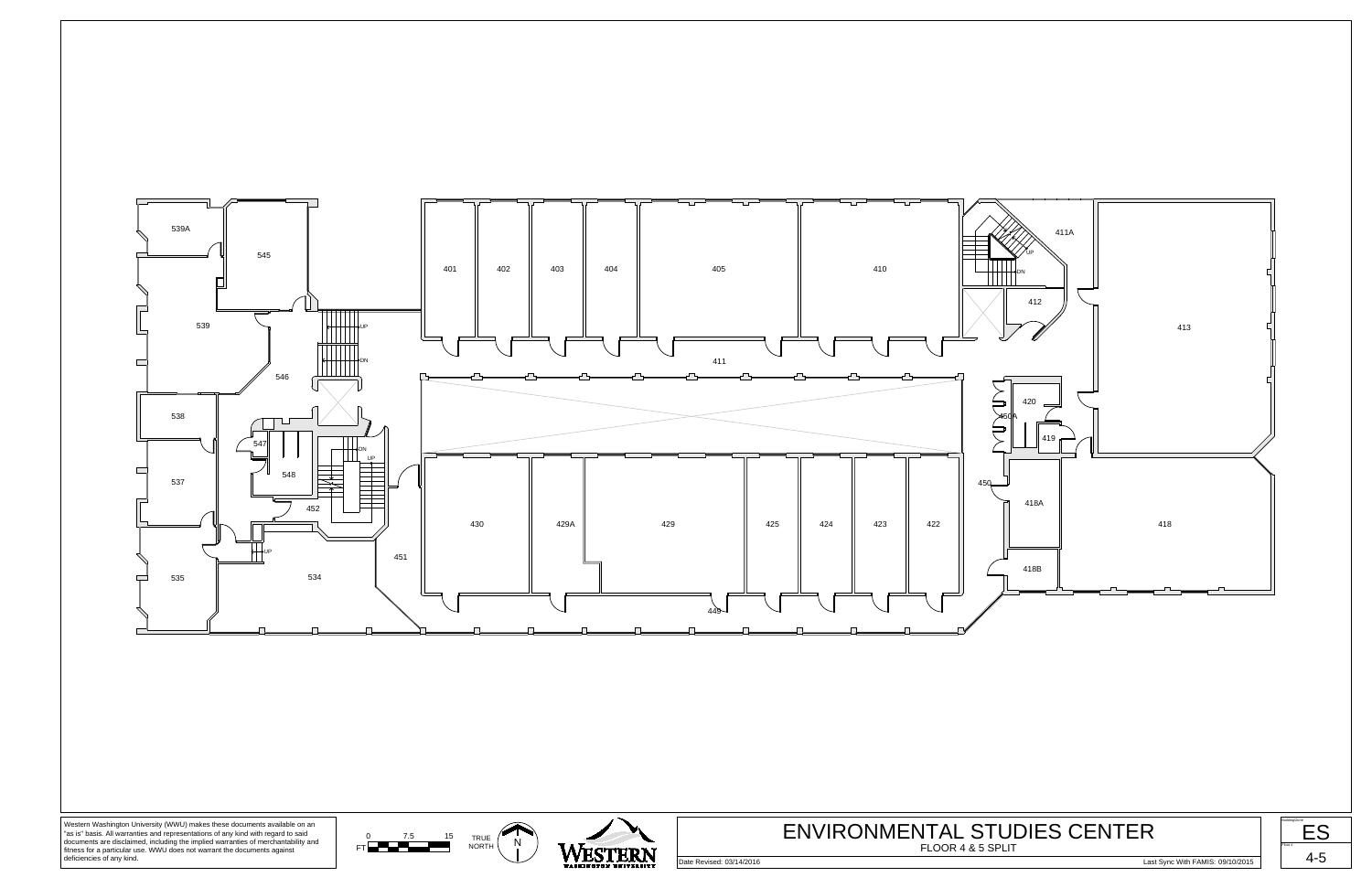

## BASE FLOOR PLAN





Western Washington University (WWU) makes these documents available on an "as is" basis. All warranties and representations of any kind with regard to said documents are disclaimed, including the implied warranties of merchantability and fitness for a particular use. WWU does not warrant the documents against deficiencies of any kind.

Last Drawing Revision: 03/14/2019 Last Sync With AIM: 03/14/2019